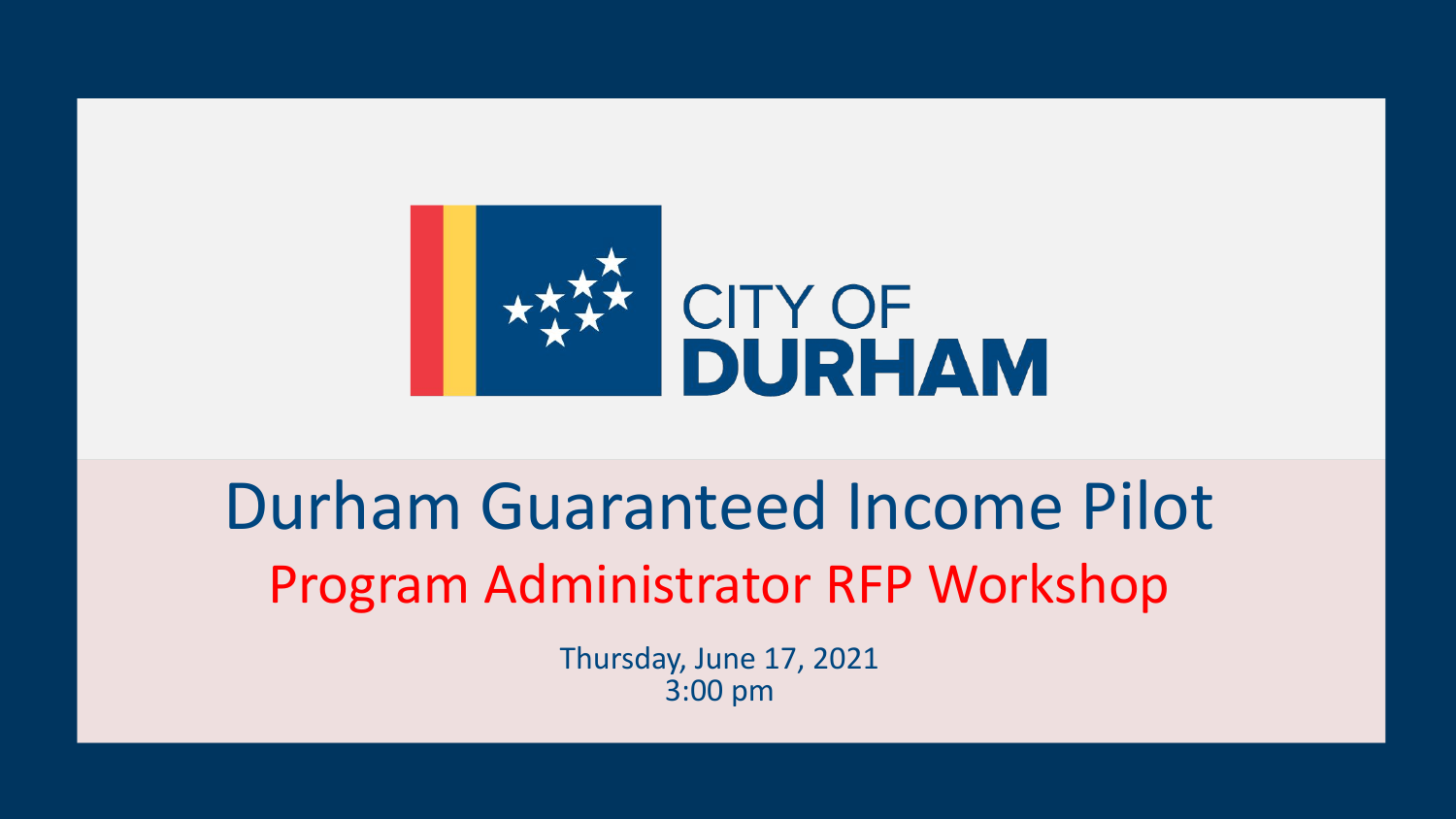## **Agenda**

- Mayors for a Guaranteed Income (MGI) Background
- Overview of Pilot, Scope of Work, & Evaluation
- **Contract & Evaluation**
- Overview of Request for Proposal Process
- Summary



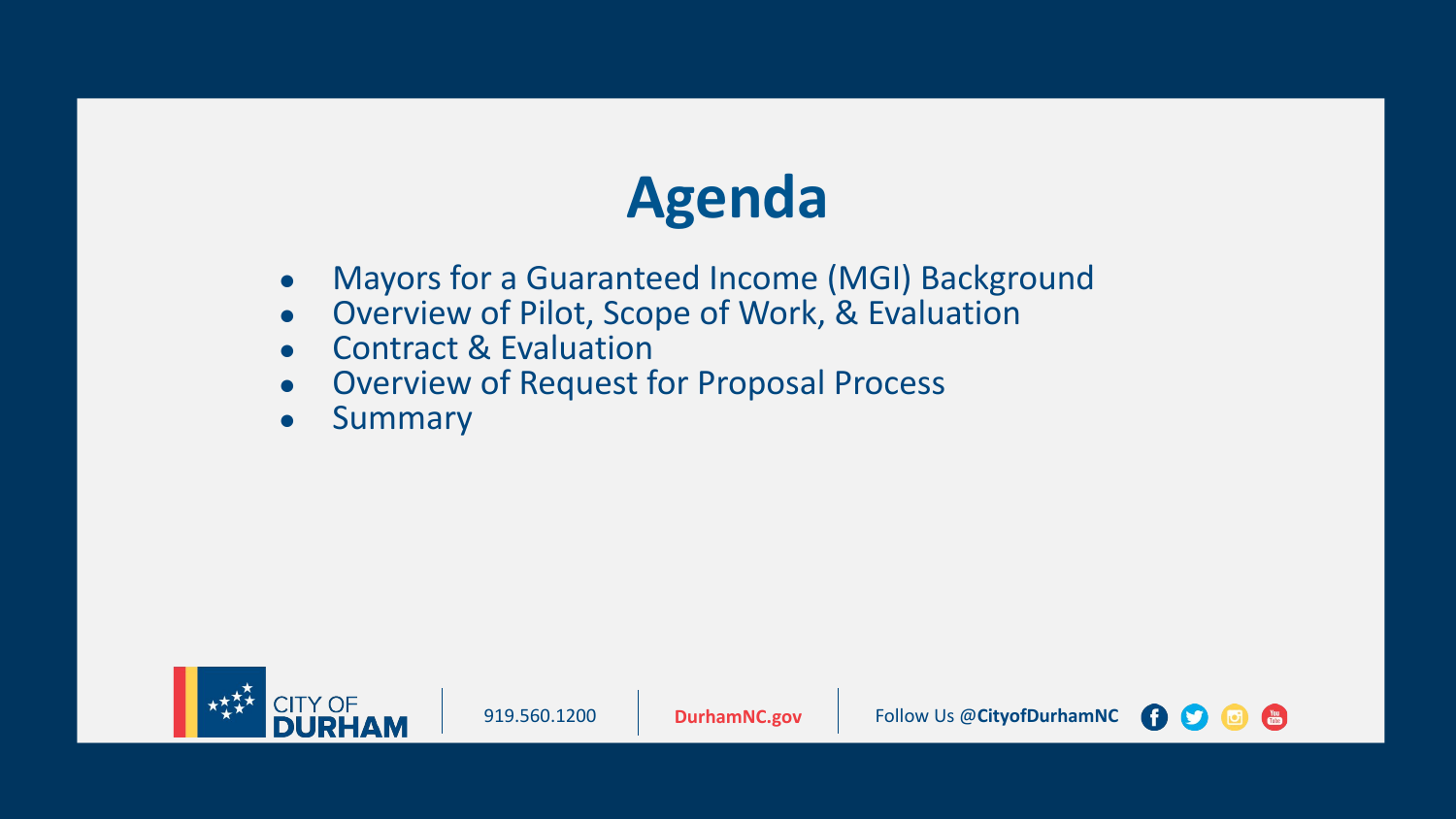- Network of Mayors across country committed to advancing local pilots and the national conversation around guaranteed income
- Established in June 2020 by Mayor Michael Tubbs, Stockton, CA
- Built upon the first-of-its-kind guaranteed income pilot in Stockton [\(SEED\)](https://www.stocktondemonstration.org/)
- Mayor Schewel joined September 2020
- Durham approached to be part of 2021 pilot cohort December 2020 (\$500K grant)
- City Council passed [resolution](https://drive.google.com/file/d/1zNxRa3xZSAnUogzcX5aev-eBU6zyZc__/view?usp=sharing) Feb 2021





O  $\boldsymbol{\sigma}$   $\left( \bigcirc \right)$  $\begin{pmatrix} \gamma_{01} \\ \overline{100} \end{pmatrix}$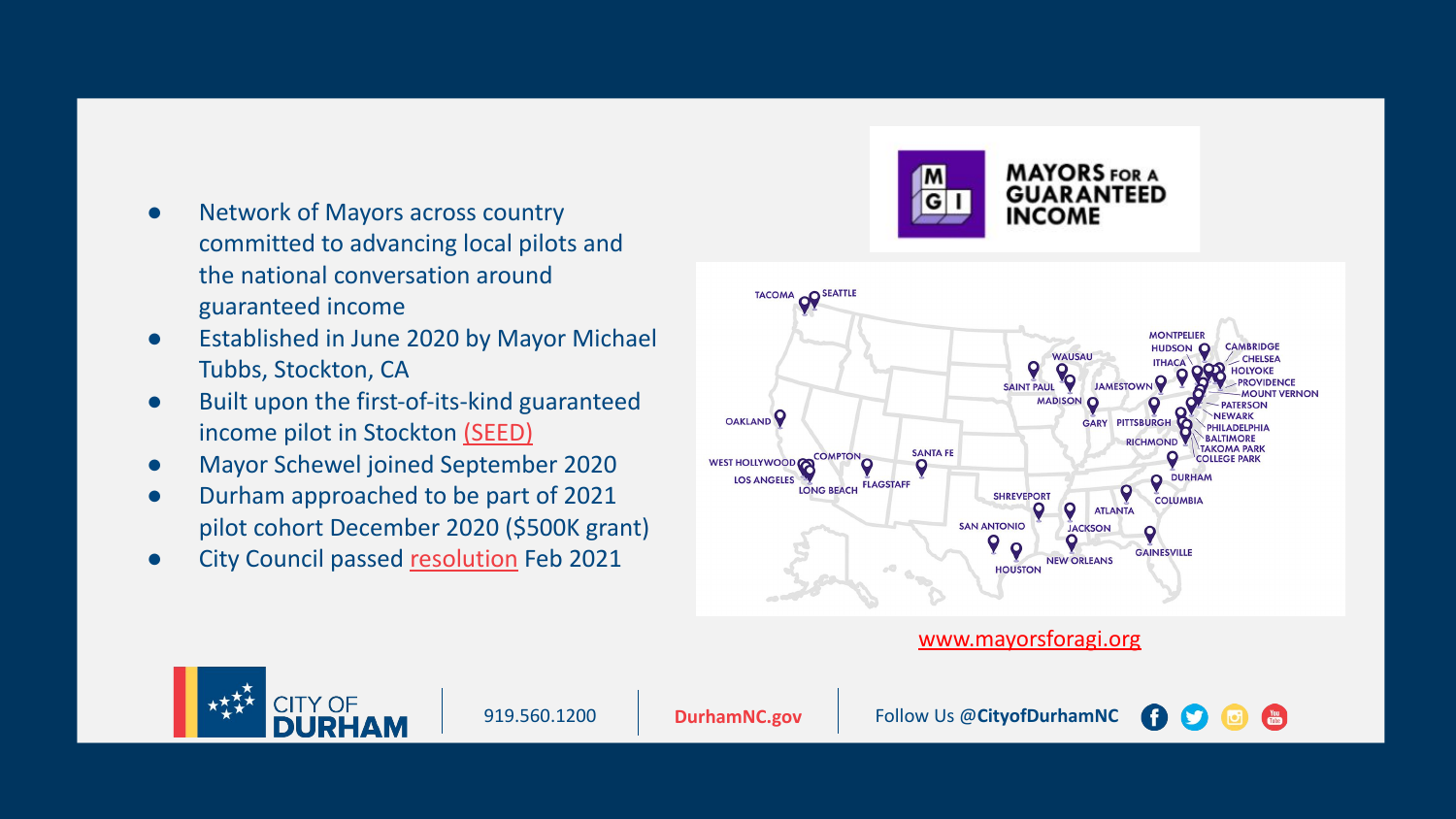#### **Overview of Pilot**



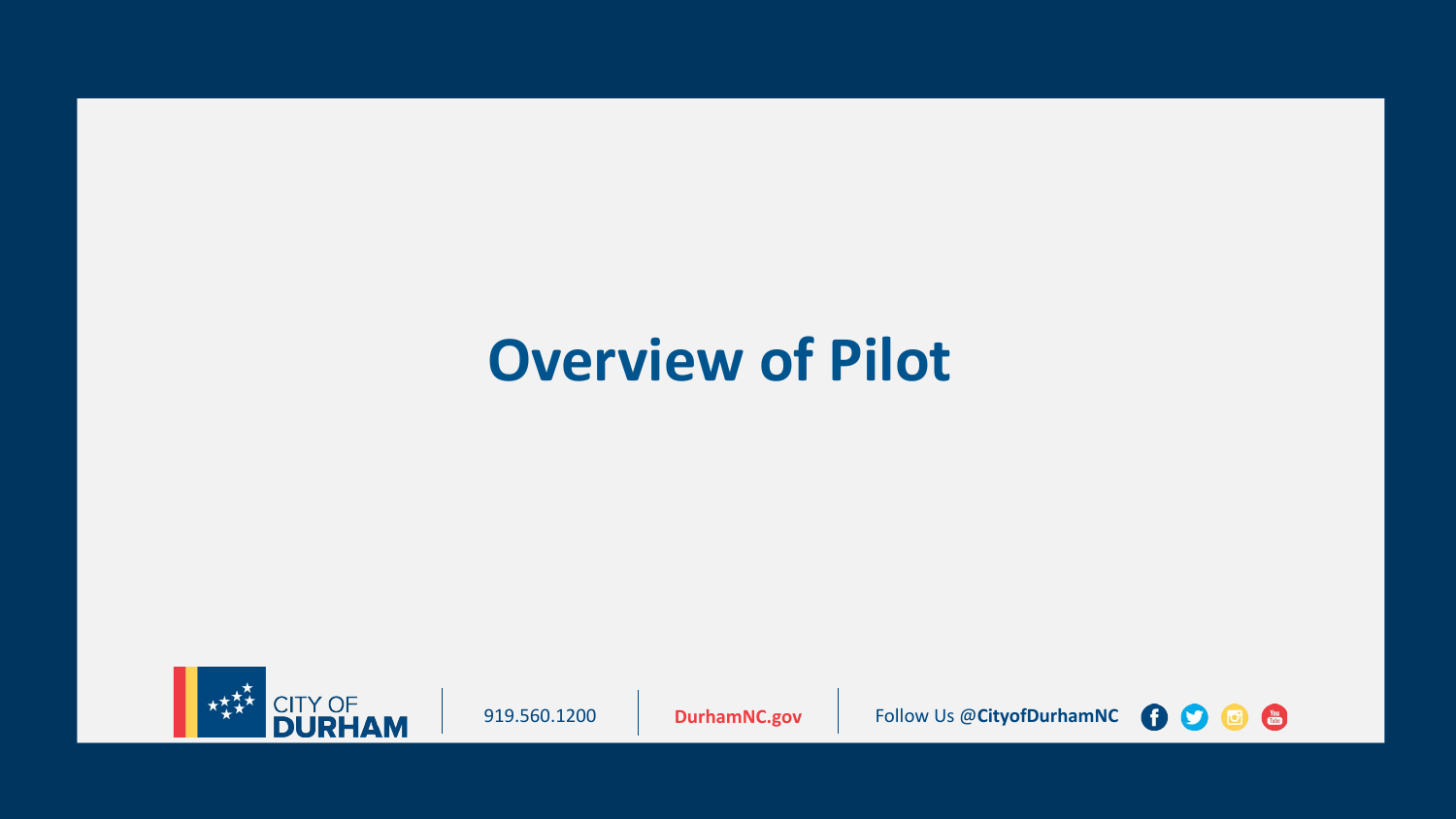#### **Program Overview**

- Selected participants receive \$500/month, per person for 12 months (\$6,000 over length of pilot).
- At no cost, MGI will provide our program use of an online disbursement app [\(Steady](https://www.dropbox.com/s/1kau8qgsm642kxp/Steady%20-%20MGI%20Walkthrough%20Video.mp4?dl=0)) for participants to transfer payments to deposit accounts or establish an account & debit card.
- Evaluation completed by Center for Guaranteed Income Research (CGIR) at University of Pennsylvania.





919.560.1200 **DurhamNC.gov** Follow Us @**CityofDurhamNC**

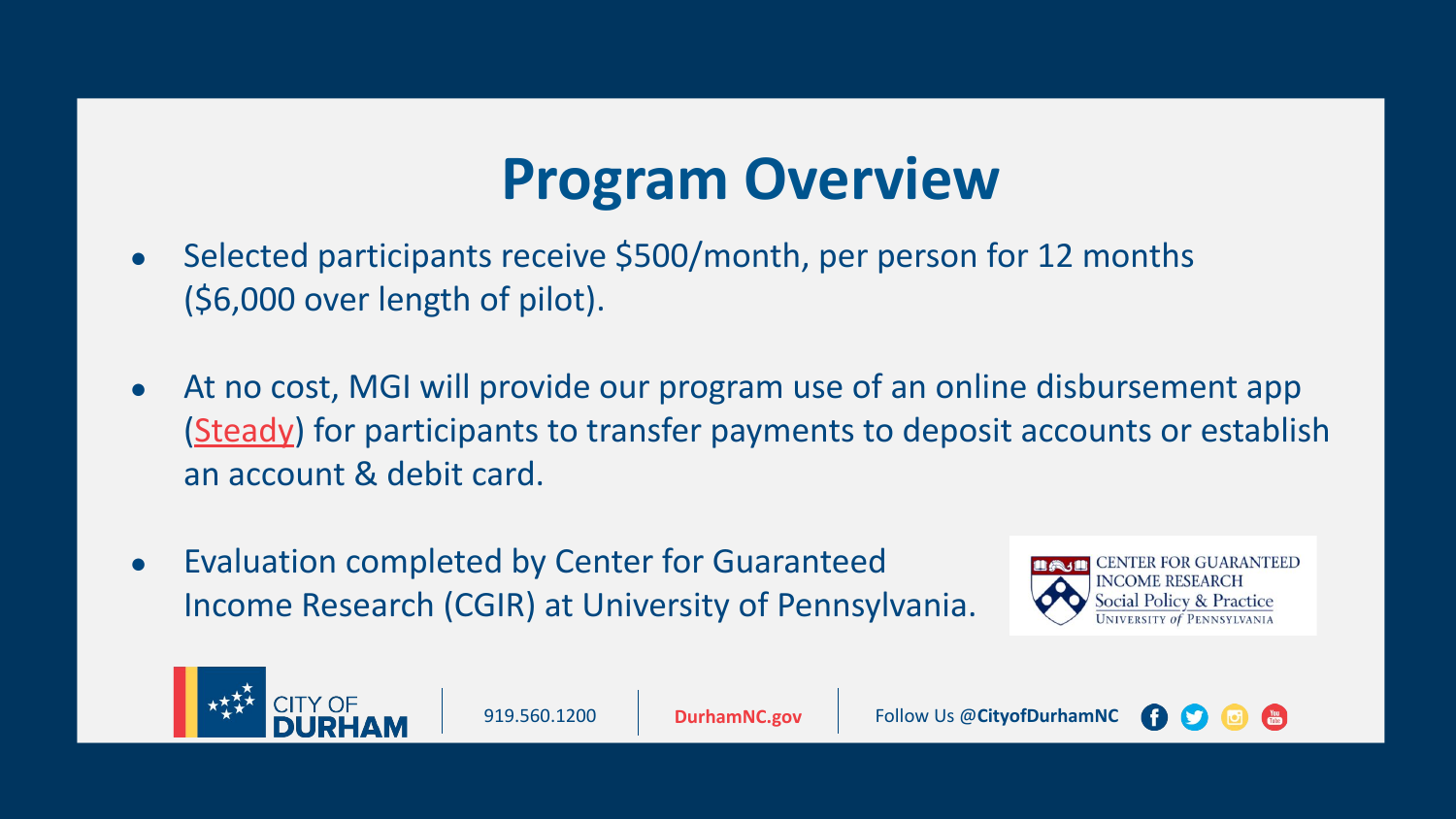## **Participant Profile**

- Individuals released from prison
	- NC State prison, a prison in another state, or federal prison
- Recently released
	- Working group has suggested 24 months prior to launch date
	- Post-release time frame can be adjusted to achieve required number of participants
- Returning to a Durham address (City or County)
- Income below [2021 Durham-Chapel Hill AMI levels](https://drive.google.com/file/d/12Yrnh_BHnz6E-Ngh3V843S3CLWYALkcs/view?usp=sharing)



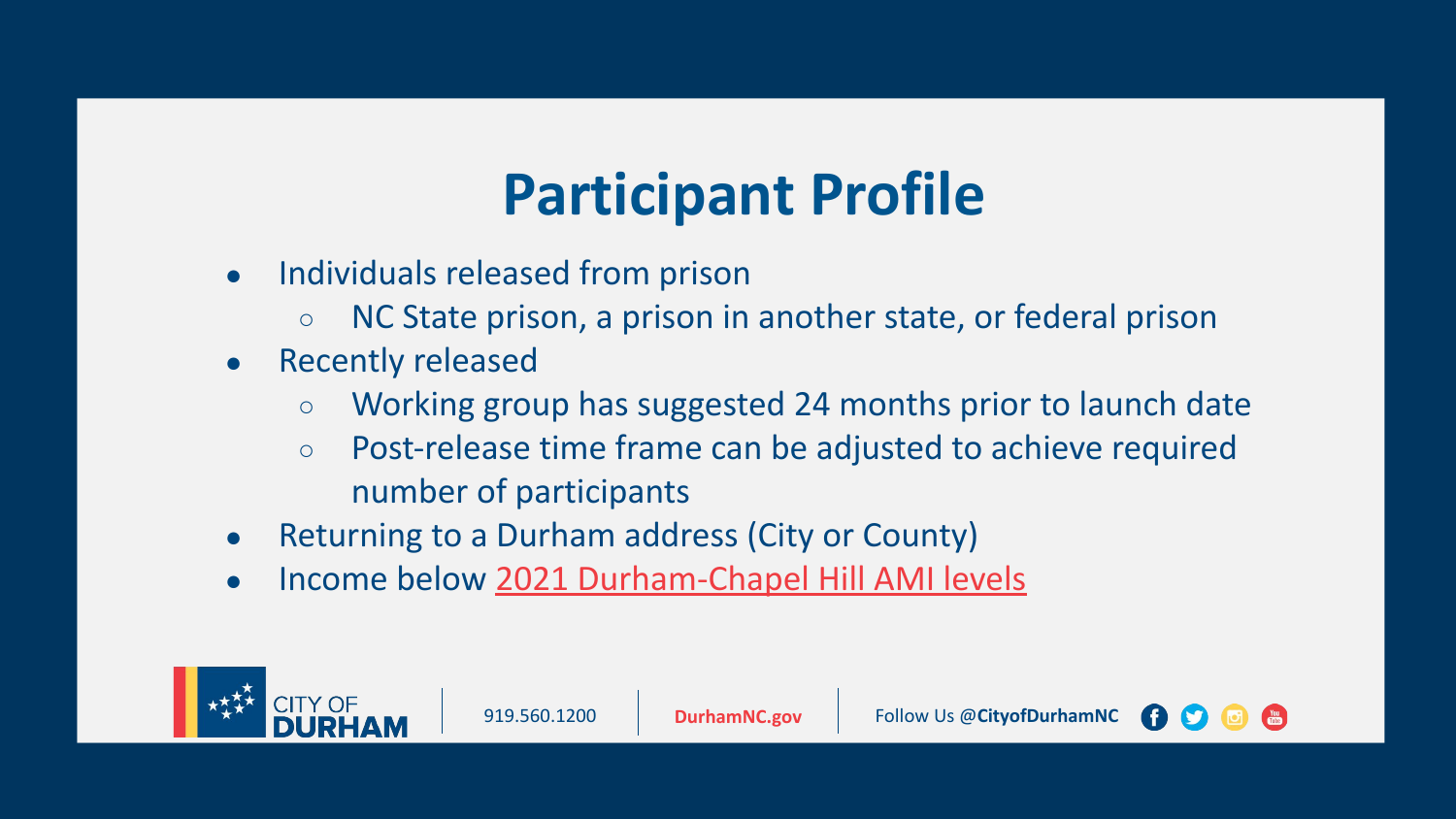#### **Recruitment Parameters**

- Cannot contact individuals while still incarcerated or anytime prior to release.
- Cannot engage NCDPS' Corrections Department or Probation Officers in any form of recruitment.
- Recruitment can be among program administrator's current or former clientele.
- When opening more wide recruitment, utilize a very open recruitment strategy so that individuals retain agency over whether participation is right for them.



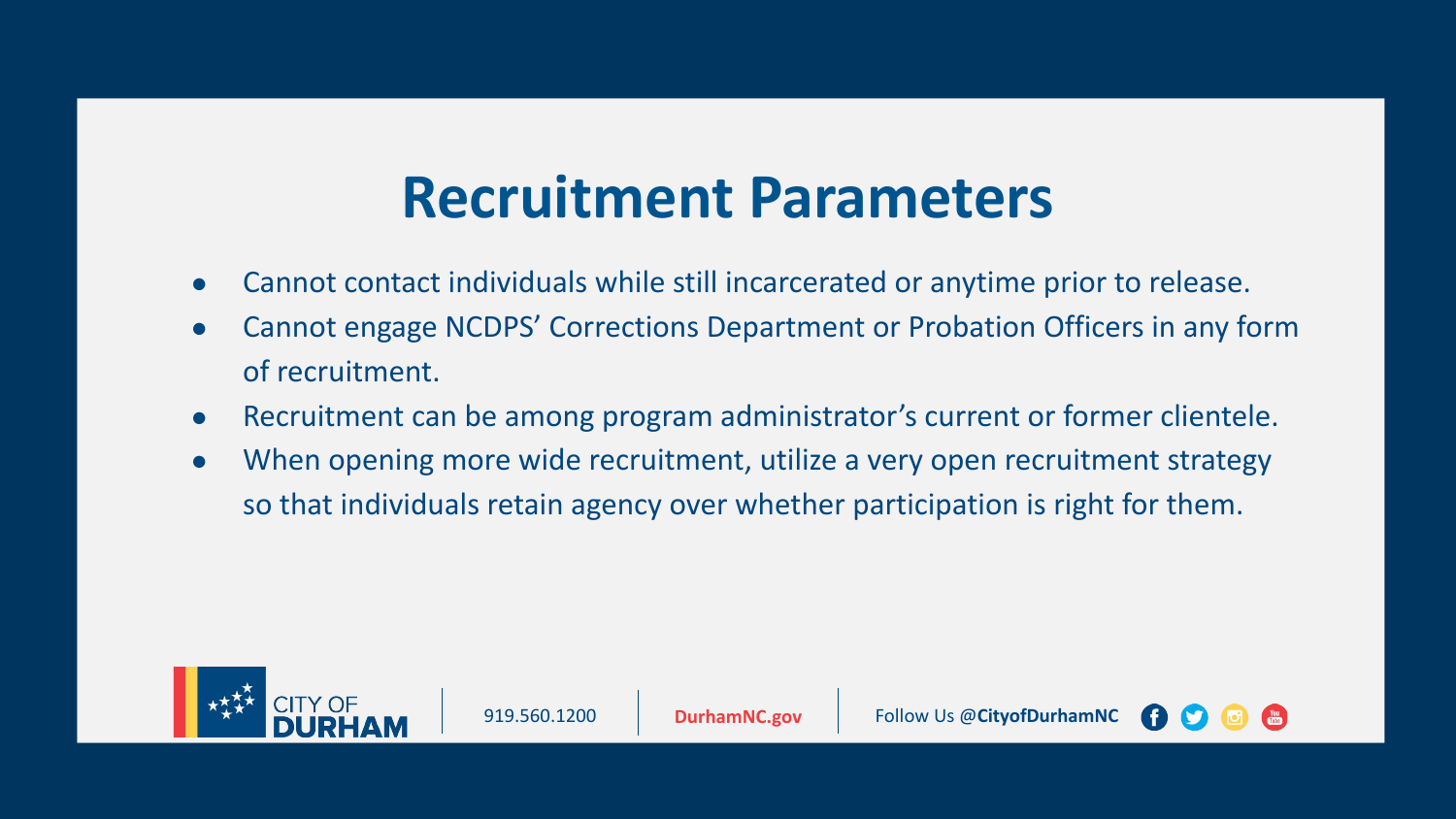## **MGI Program Requirements & Timeline**

#### **Program Requirements:**

- MGI prioritizes data as well as stories. Programs must build a storytelling component to share the work with wider audiences. Work can be subcontracted to outside agency.
- Payments for all participants need to start at the same time. No form of rolling enrollment for the start of payments is allowed.

#### **Timeline:**

- By October 1, 2021: Program launch (all participants identified + an official public announcement).
- By December 31, 2021: Participant payments must begin.



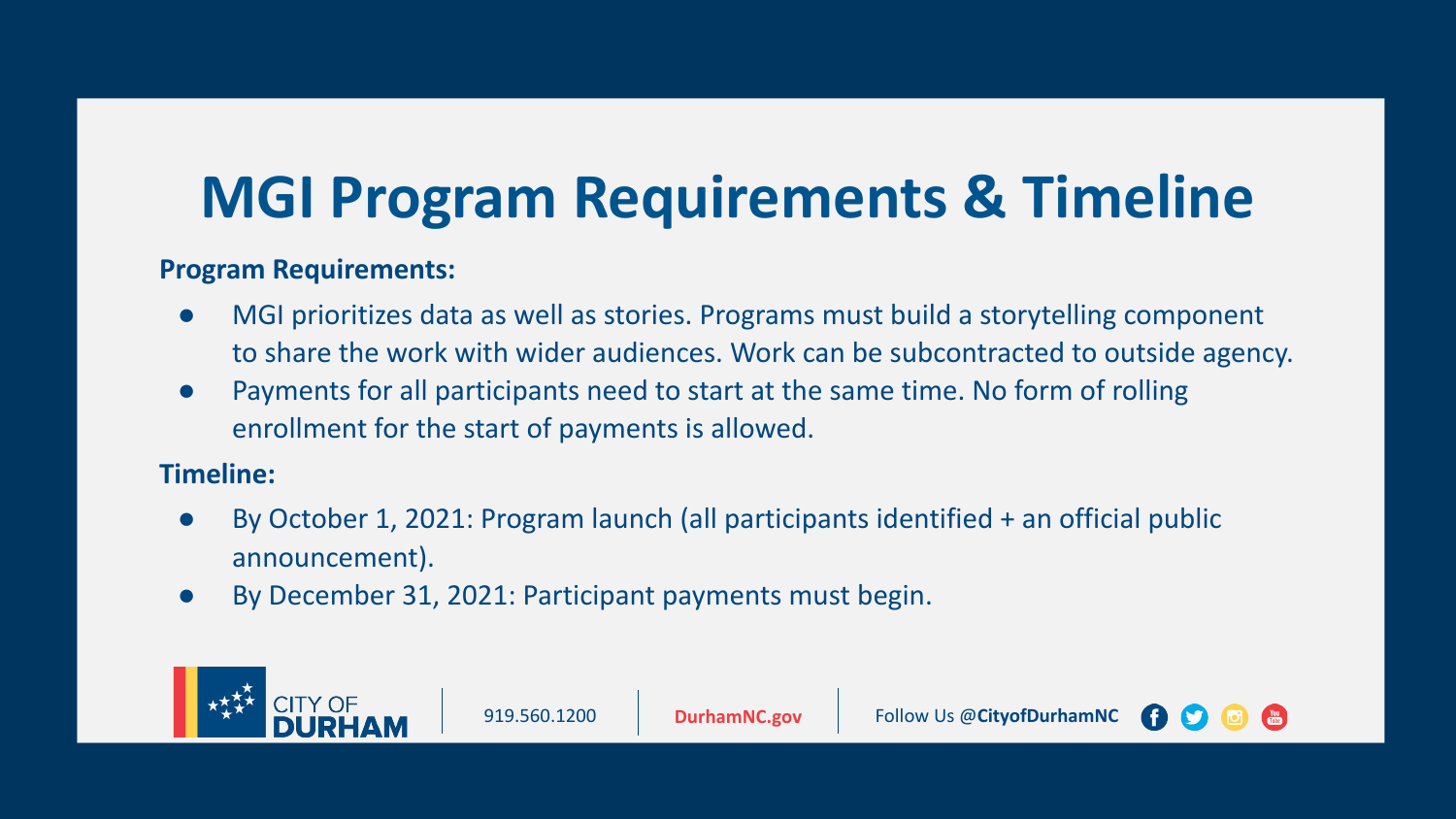## *New!* **Process Design Support**

- Code for America has offered **FREE** Technical Support to the selected non-profit to help evision and design the recruitment and enrollment process.
- "Customer Journey Mapping Process"

 $\rightarrow$  What is the experience that we want people to have during the enrollment of this program?

 $\rightarrow$  How do we understand the experience of a person from first hearing about this program through enrollment to better understand how to design our recruitment and enrollment process?

 $\rightarrow$  How can we address/avoid potential barriers to enrollment?

 $\rightarrow$  How can we use this process to gather information that we want about participants – for storytelling or other purposes?



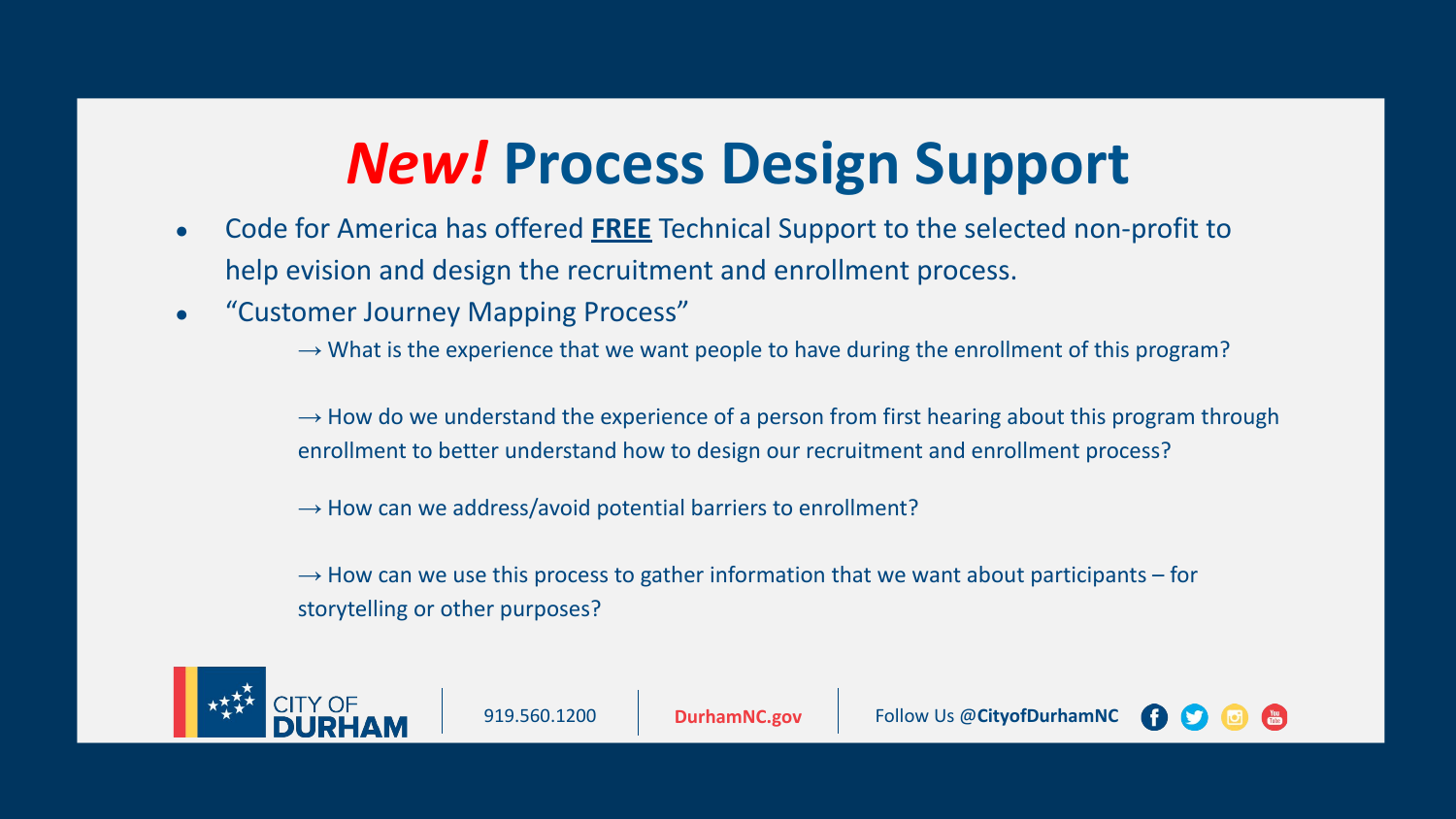#### **Pilot Evaluation**





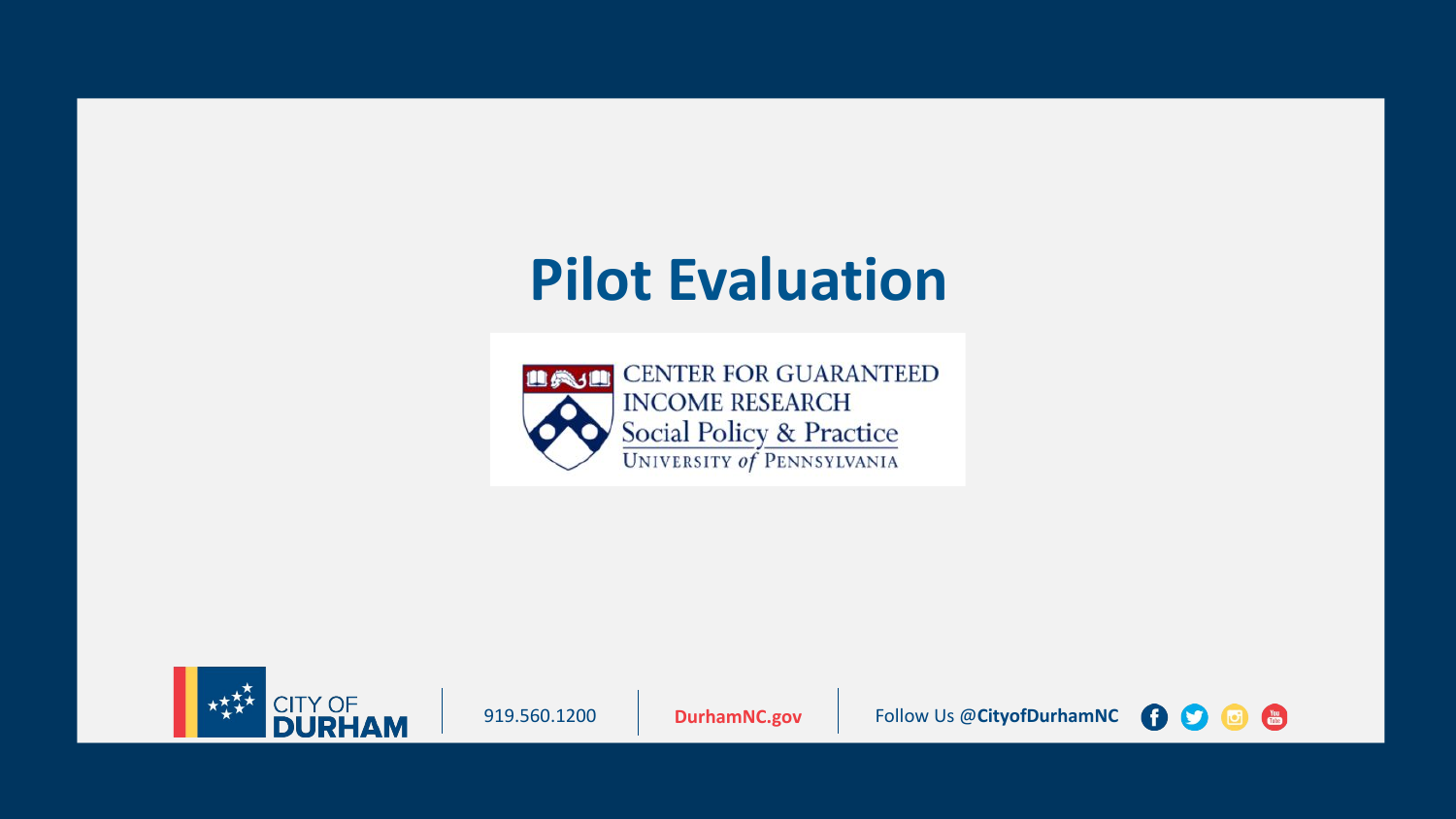#### **Randomized Control Study**





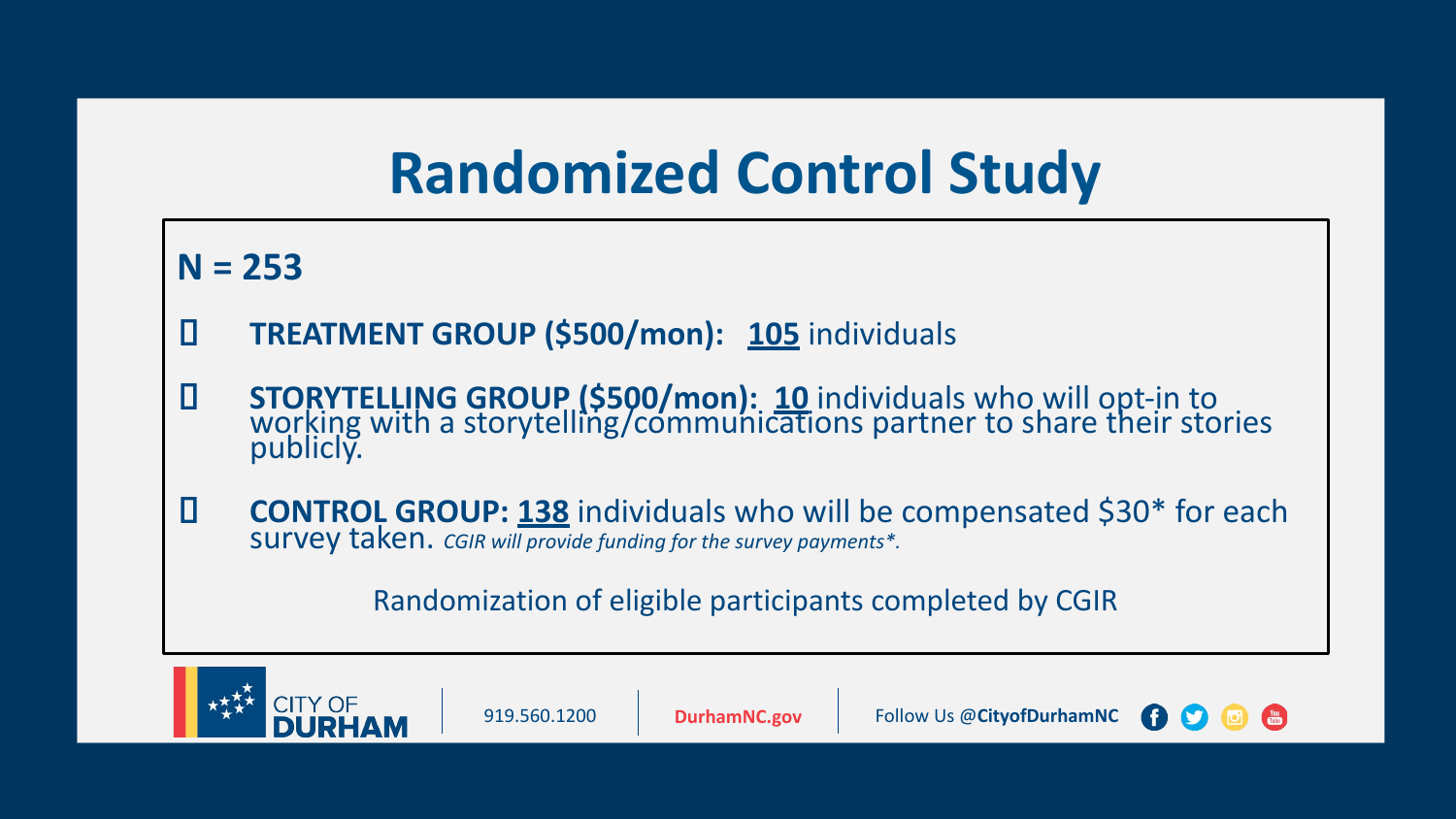#### **CGIR Evaluation Domains**

Collected through surveys and 1:1 interviews during pilot term

- Physical functioning
- **Mental health**
- Income volatility
- **Spending**
- Consumption (types of spending)
- **Employment**
- Education
- Family dynamics and parenting
- 
- Stress and coping
- Hope and mattering
- Household food security
- COVID-19 variables (if they had COVID, access to testing & other resources, if employment been affected by COVID)
- *● Local measures:* re-arrest rate, re-incarceration rate, interactions with other institutional systems (social safety net programs, homeless services, emergency room visits, etc.)





NTER FOR GUARANTEED.

INCOME RESEARCH Social Policy & Practice UNIVERSITY of PENNSYLVANIA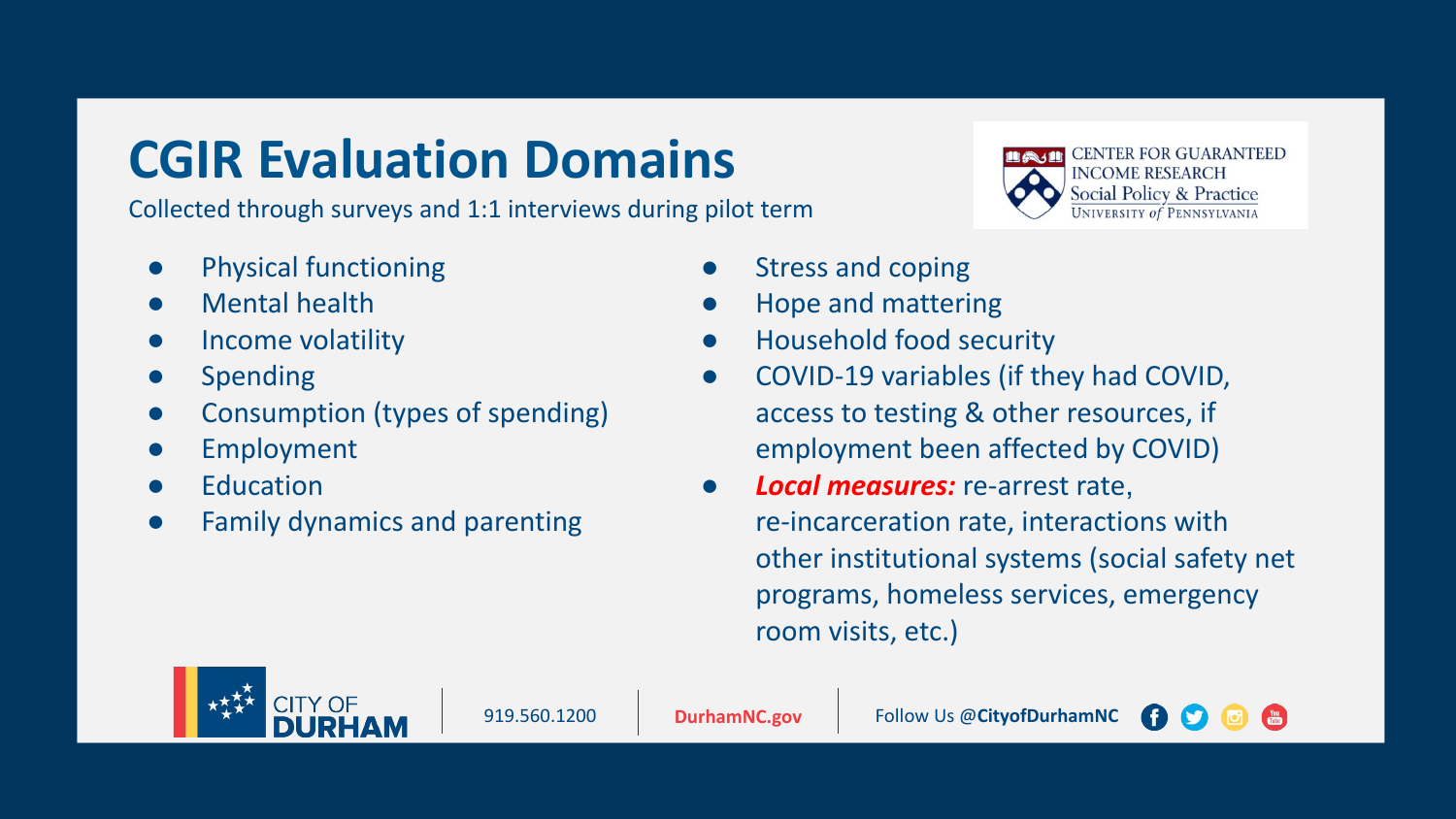### **Local Research Fellow**

- Fellow must be a resident of Durham.
- Fellow will apply directly to CGIR, but Durham's program leadership (administrator & City's staff support) will interview and select.
- The program administrator will house this position. Position is supervised by CGIR staff member.
- \$20,000/year stipend paid directly to Fellow by CGIR to execute the research design for Durham's pilot. with focus on participant engagement & data collection and management.
- **Full position description** is included in RFP.

| <b>Excerpt from Fellow Position Description</b>                                                                                                                                                                                                                                                                                                                                                                                                                                                                                |                                                                                                                                                                                                                                                                                                                                                                                                                                                                                                                                            |
|--------------------------------------------------------------------------------------------------------------------------------------------------------------------------------------------------------------------------------------------------------------------------------------------------------------------------------------------------------------------------------------------------------------------------------------------------------------------------------------------------------------------------------|--------------------------------------------------------------------------------------------------------------------------------------------------------------------------------------------------------------------------------------------------------------------------------------------------------------------------------------------------------------------------------------------------------------------------------------------------------------------------------------------------------------------------------------------|
| Participant<br>Engagement                                                                                                                                                                                                                                                                                                                                                                                                                                                                                                      | <b>Data Collection and</b><br>Management                                                                                                                                                                                                                                                                                                                                                                                                                                                                                                   |
| Provide potential participants,<br>recipients, and control groups<br>with accurate and updated<br>information through 1-1<br>relationships and produced<br>materials<br>Ensure participant retention in<br>$\bullet$<br>both treatment and control<br>groups in a community based<br>setting<br>Coordinate research<br>compensation payments and<br>troubleshoot issues<br>Coordinate interactions<br>between potential participants,<br>recipients, and control groups<br>and outside organizations and<br>interested parties | Manage day-to-day logistics<br>of data collection activities,<br>such as troubleshooting<br>around Qualtrics survey<br>completion<br>Issuing reminders around<br>survey completion deadlines<br>Coordinate day-to-day<br>qualitative research-related<br>activities for participants<br>(e.g. schedule and complete<br>one-on-one qualitative<br>interviews, meetings and<br>other events.<br>Create presentations for<br>stakeholder meetings as<br>requested. Represent<br>research fidelity and<br>integrity at stakeholder<br>meetings |
|                                                                                                                                                                                                                                                                                                                                                                                                                                                                                                                                |                                                                                                                                                                                                                                                                                                                                                                                                                                                                                                                                            |



919.560.1200 **DurhamNC.gov** Follow Us @**CityofDurhamNC**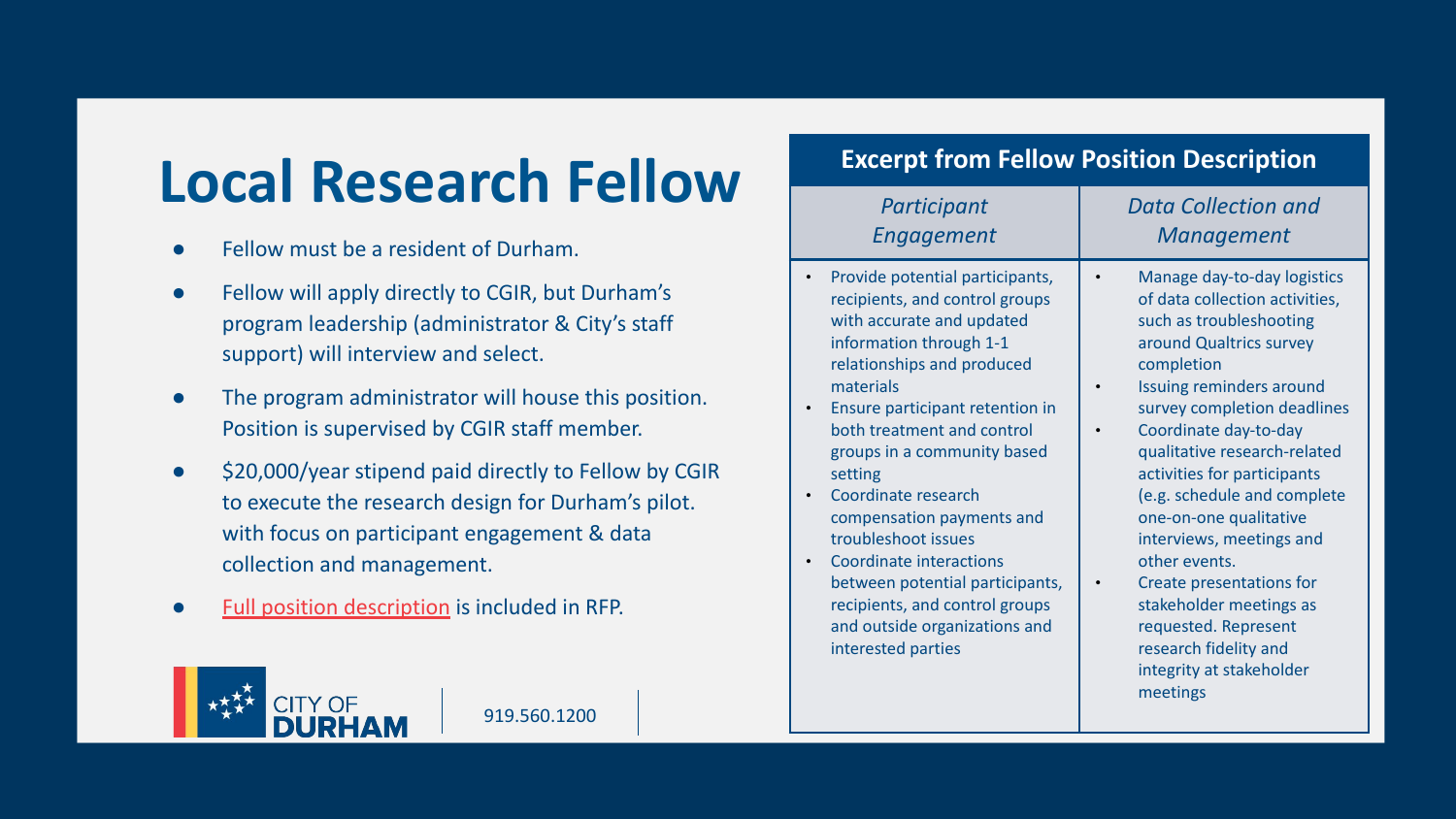#### **Program Administrator Scope of Work**



919.560.1200 **DurhamNC.gov** Follow Us @**CityofDurhamNC**

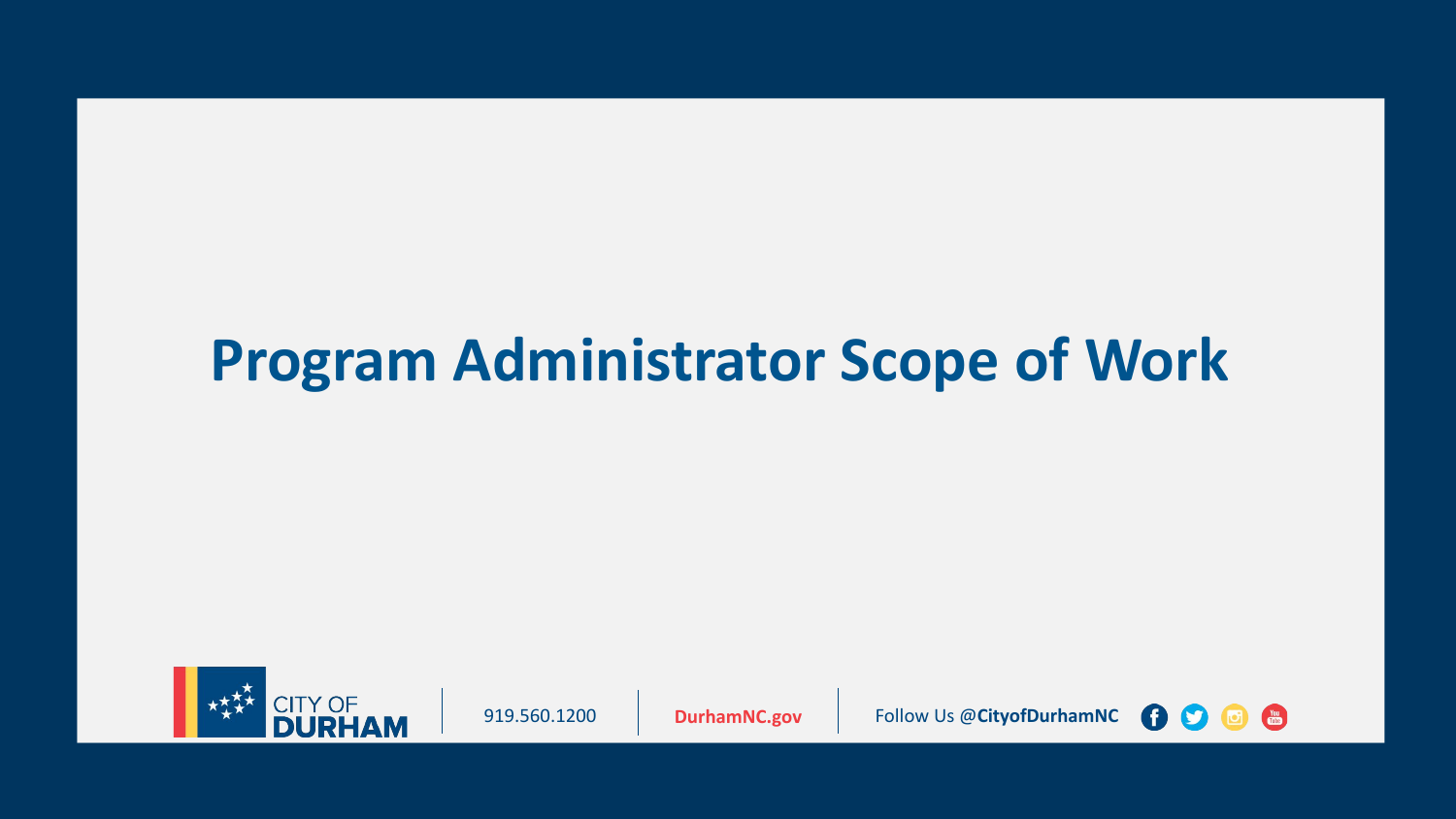- The program administrator is expected to provide a broad range of implementation services related to the GI pilot program, including but not limited to items listed in the chart.
- Once selected, the City of Durham will transition the implementation of the program to the awarded organization.
- City staff, Mayor, & Council Members will remain integral working group members and serve as liaison for MGI and other resources, Code for America technical assistance, assist with fundraising efforts, be champions for the overall effort, and help raise public awareness.

#### **Scope of Work**

| <b>Summary of Tasks</b>                              |                                                           |  |
|------------------------------------------------------|-----------------------------------------------------------|--|
| <b>Outreach &amp; Recruitment</b>                    | Select & House Research<br><b>Fellow Position</b>         |  |
| Applicant Intake &<br><b>Determining Eligibility</b> | <b>Convening Working Group</b><br>& Other Advisory Boards |  |
| <b>Communications &amp; Branding</b>                 | Stakeholder Management                                    |  |
| <b>Media &amp; Storytelling</b>                      | <b>Fundraising</b>                                        |  |

#### *Refer to RFP packet for full scope of work.*



L

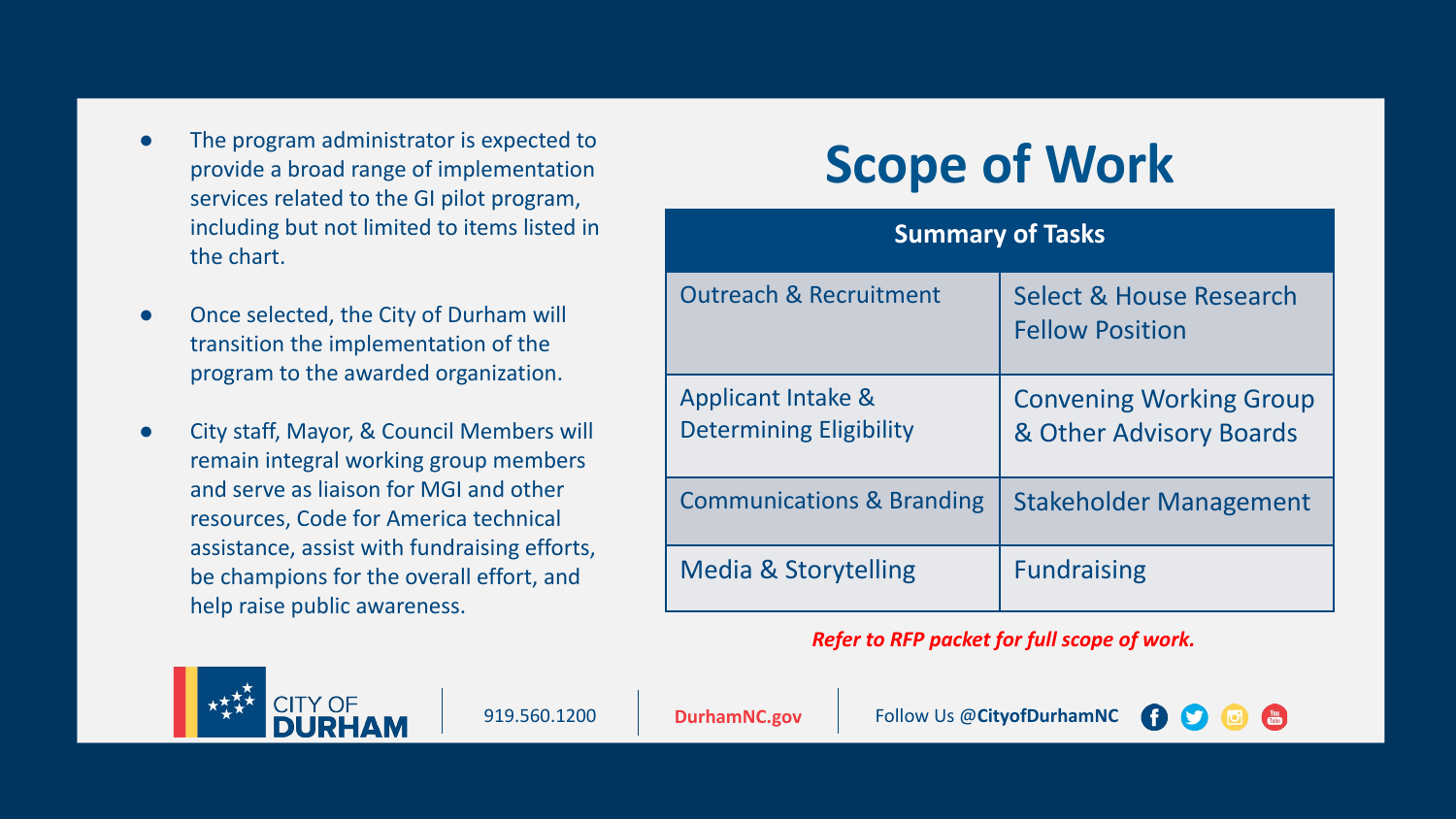#### **Stakeholder Management**

- Due to high levels of public interest in<br>this pilot, the administrator will be this pilot, the administrator will be expected to perform a high-level of stakeholder management.
- The effects of guaranteed income on this population is also a new domain, so this will serve as real foundational learnings.

| <b>Stakeholders</b>                                                                  |                                                                 |  |  |
|--------------------------------------------------------------------------------------|-----------------------------------------------------------------|--|--|
| <b>Program Participants</b>                                                          | <b>Greater Durham</b><br>Community                              |  |  |
| <b>Mayor &amp; City Council</b><br>(Middleton & Freelon are<br>the Council Liaisons) | <b>City Administration</b><br>(City Manager & Finance<br>Dept.) |  |  |
| <b>MGI</b>                                                                           | <b>CGIR</b>                                                     |  |  |
| <b>Working Group Partners</b>                                                        | <b>Peer Program</b><br>(Gainesville, FL)                        |  |  |



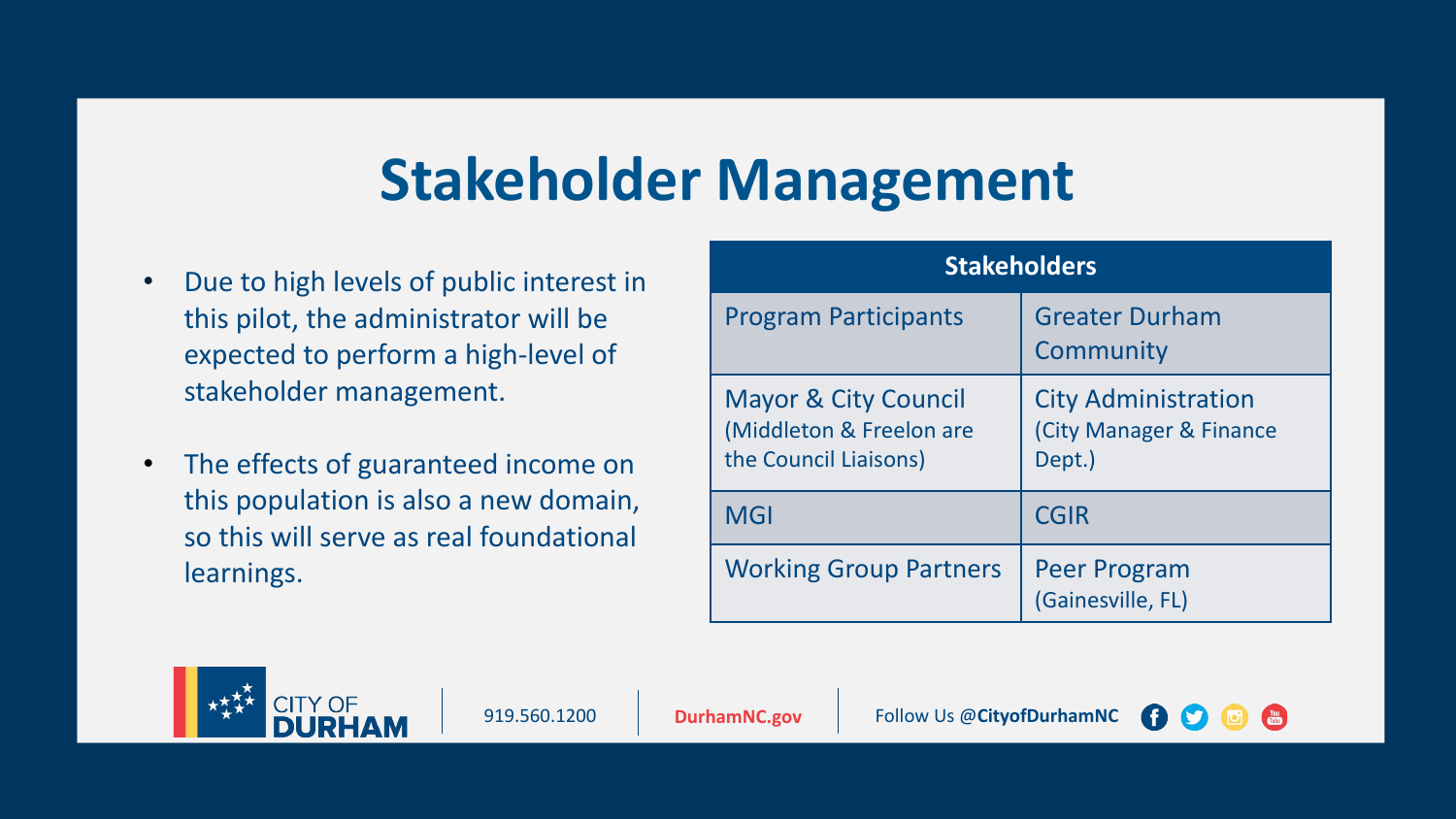### **Current Working Group Partners**

Mayor's Office Office of Performance & Innovation City Attorney's Office Community Development Technology Solutions Office of Economic & Workforce Development











Social Services Criminal Justice Resource Center (CJRC) Local Reentry Council (LRC)



919.560.1200 **DurhamNC.gov** Follow Us @**CityofDurhamNC**

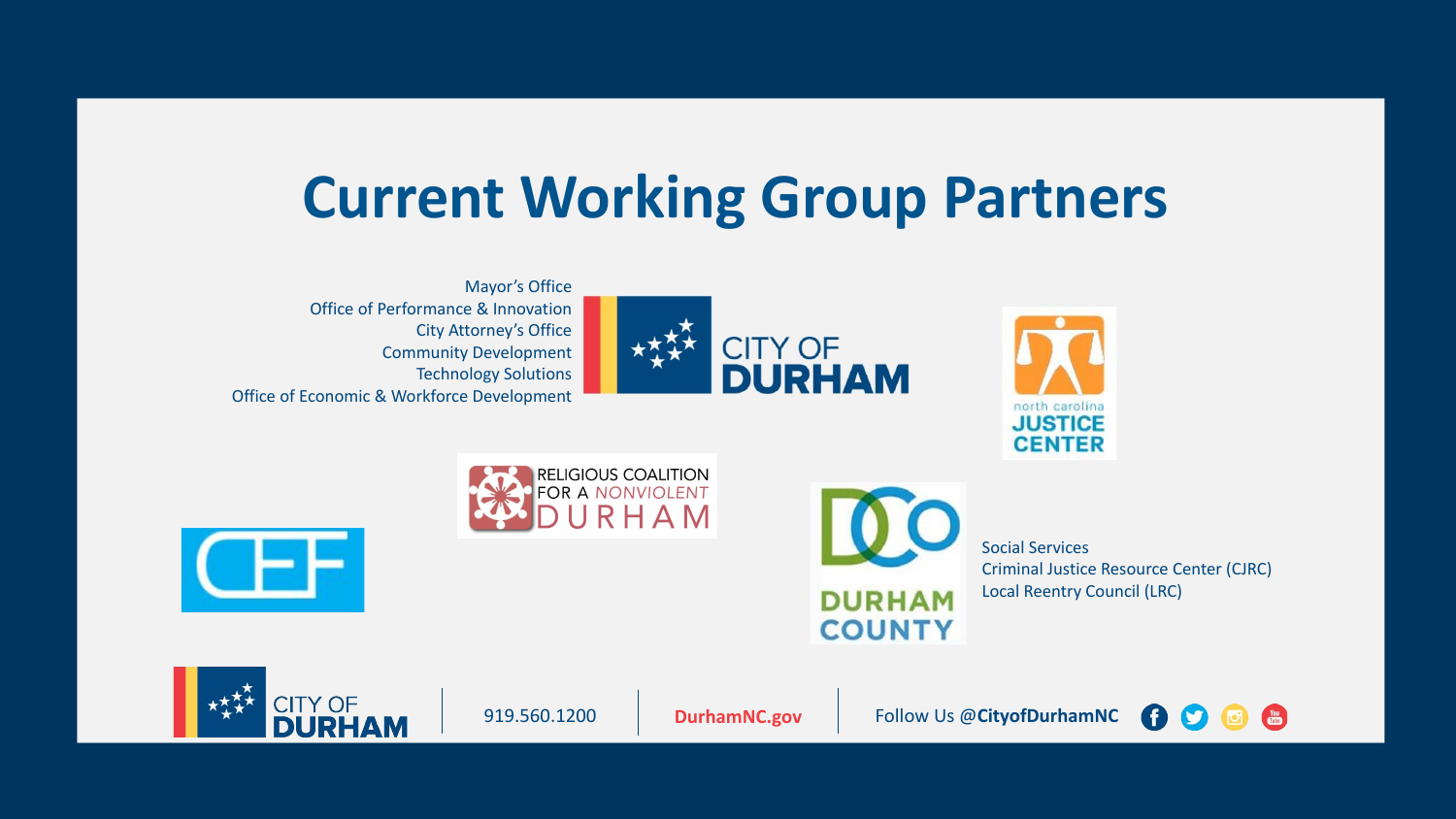#### **Contract & Funding**



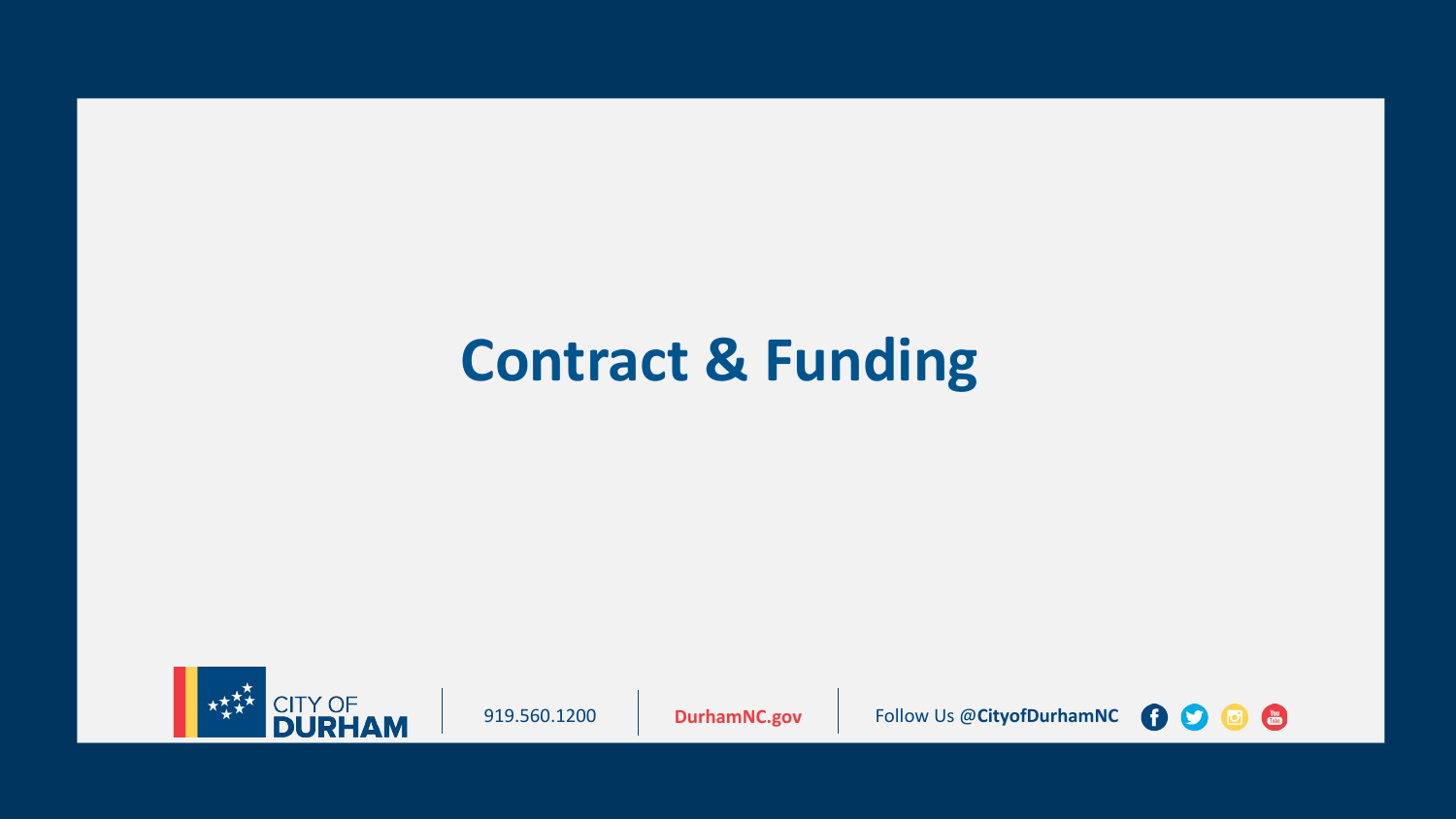### **RFP Contract & Funding**

#### **Contract:**

- *New!* City funding for Program Administration: \$110,000
- Current grant funding amount for participant payments: \$500,000 (MGI)
- Contract period: August 2021 January 2023

#### **Additional funding:**

- Mayor Schewel & City Council Members are pursuing additional financial resources to cover cost for remaining participant payments.
- Program administrator expected to assist with pursuit of additional financial resources.

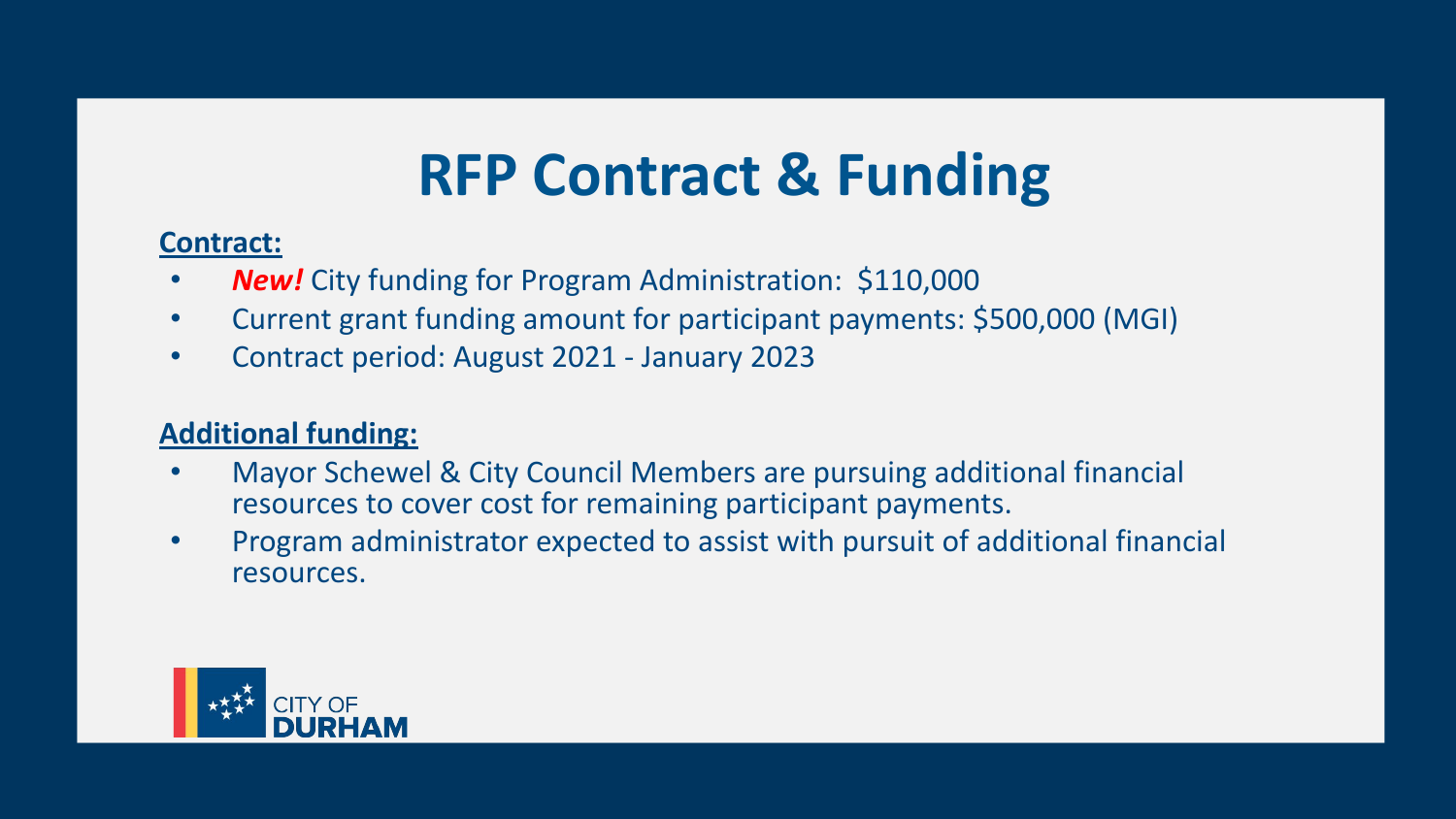#### **Overview of Request for Proposal Process**



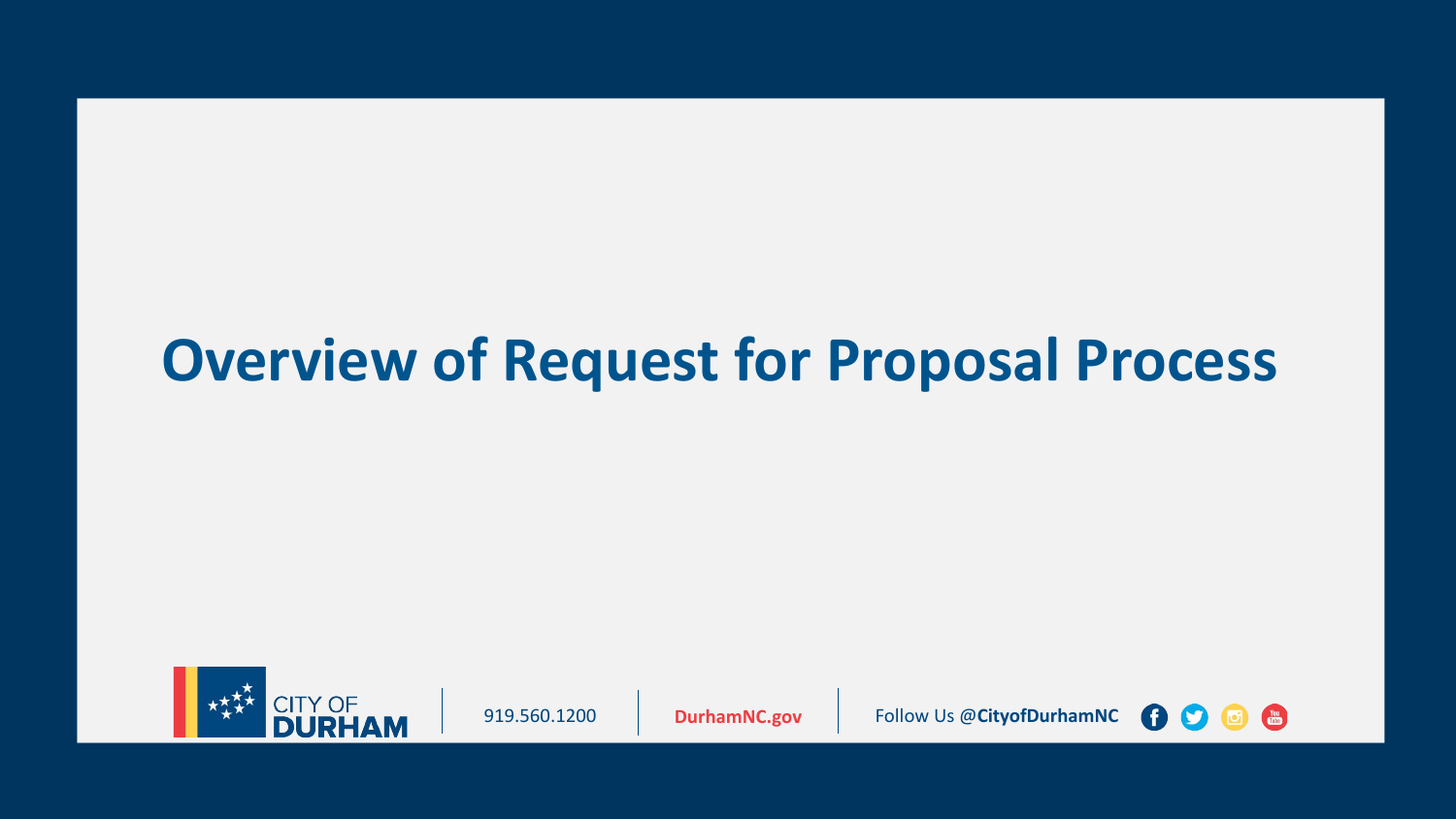## **Request for Proposal Process**

- RFP describes information to be included in the Proposal **(Section E.)**
- Proposals should be submitted via email in PDF format to: **[GuaranteedIncome@durhamnc.gov](mailto:GuaranteedIncome@durhamnc.gov)**
- The RFP is located on the following City website(s):  **<https://durhamnc.gov/4496/Mayors-for-Guaranteed-Income> <https://durhamnc.gov/bids.aspx>**
- To be considered, proposals must be:
	- **1. Complete 2. Responsive 3. On Time**



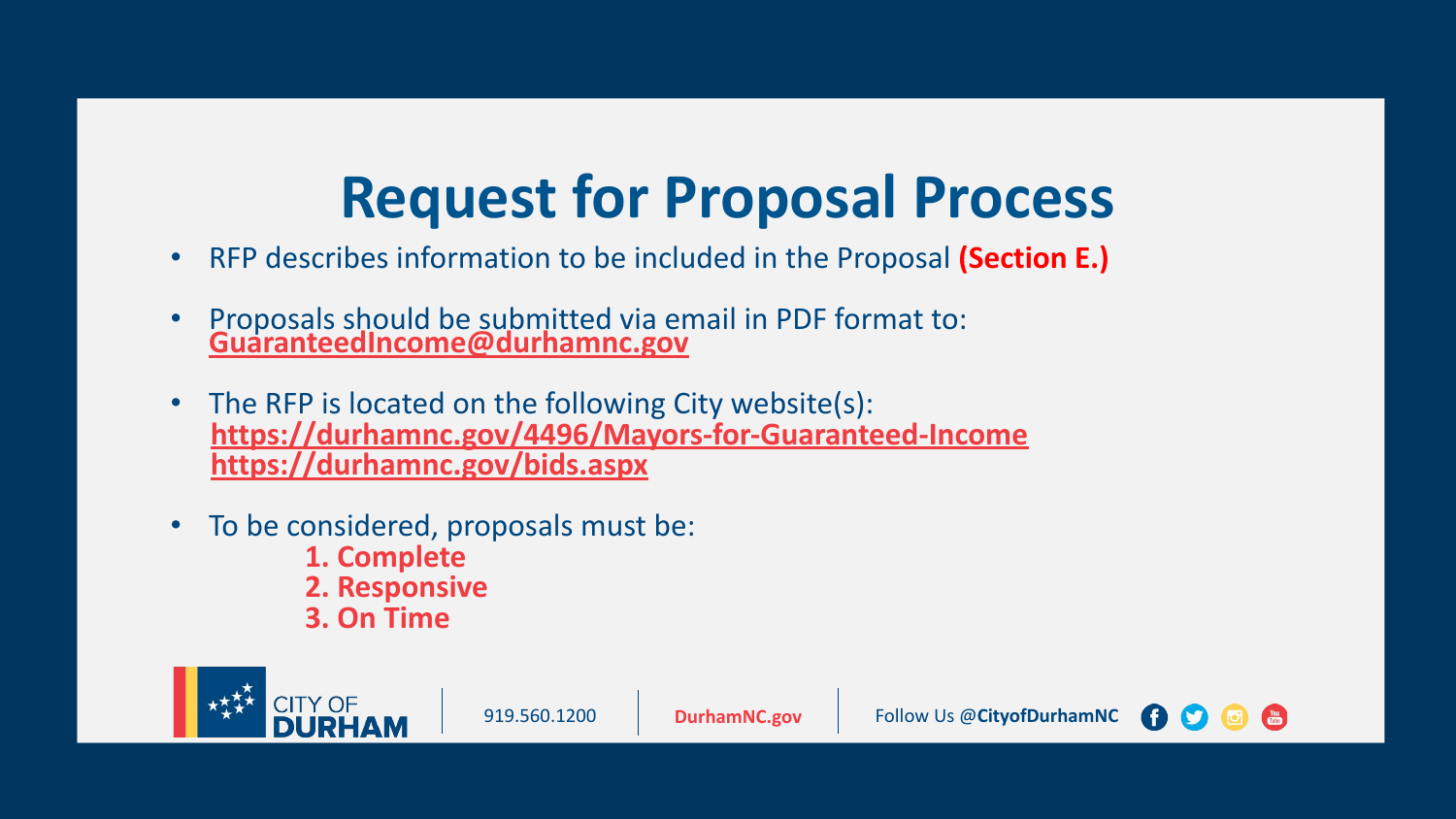## **Request for Proposal Evaluation Criteria**

- 1. Experience of the organization in providing services to Durham residents, and especially residents returning from incarceration.
- 2. Thoroughness, quality, and efficacy of proposed outreach plan.
- 3. Thoroughness, quality, and efficacy of proposed fundraising plan.
- 4. Proposed provision of wrap-around services.
- 5. Capacity to comply with administrative and financial requirements of the City grant.

#### *\*Refer to RFP for full evaluation criteria.*



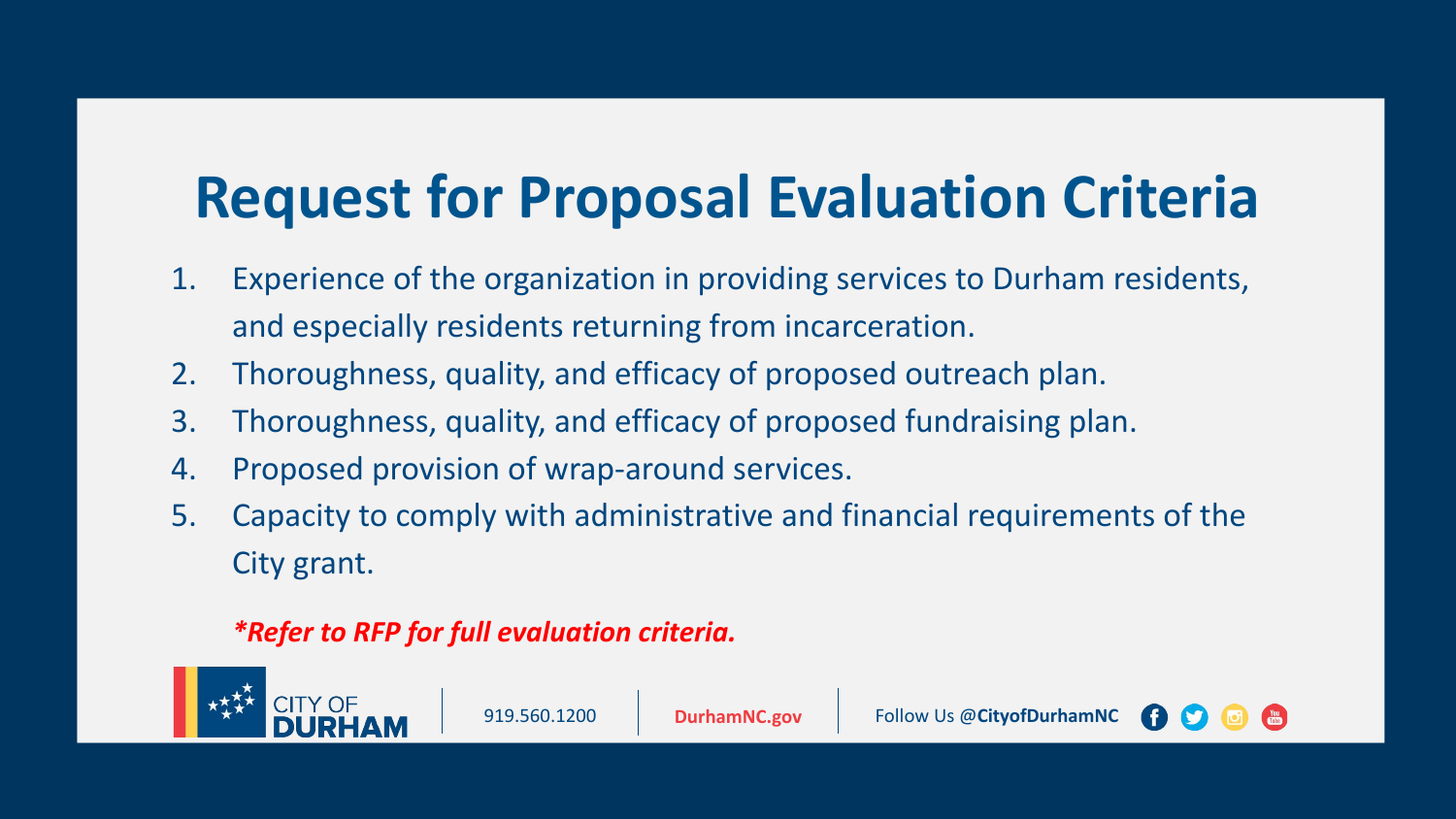#### **RFP Timeline**

| Date(s) & Time(s)       | <b>Action</b>                                                    |
|-------------------------|------------------------------------------------------------------|
| Tuesday, June 15, 2021  | <b>RFP Issued</b>                                                |
| Thursday, June 17, 2021 | Pre-Proposal Application Workshop (held virtually via Zoom)      |
| June 18 - June 21, 2021 | <b>RFP Questions Submitted</b>                                   |
| <b>June 22, 2021</b>    | <b>RFP Questions and Responses Posted</b>                        |
| June 30, 2021 by 5pm    | <b>Proposals Due</b>                                             |
| July 6 - 8, 2021        | <b>Evaluation of Proposals</b>                                   |
| <b>July 9, 2021</b>     | Notification to Selected and Non-Selected Organizations          |
| <b>July 22, 2021</b>    | <b>Anticipated Presentation at City Council Work Session</b>     |
| <b>August 2, 2021</b>   | Anticipated City Council Vote/Approval for Execution of Contract |



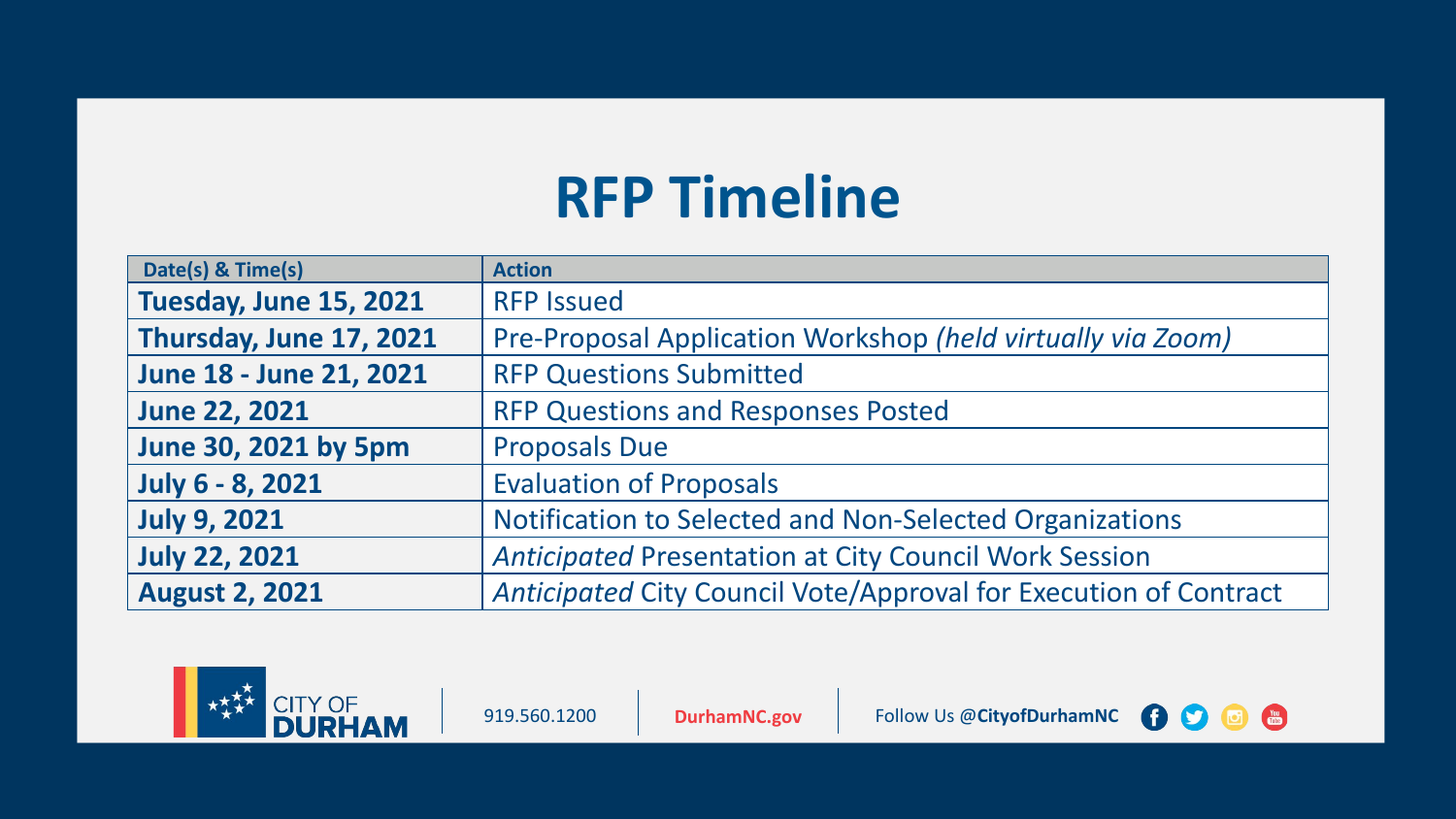#### **Summary**



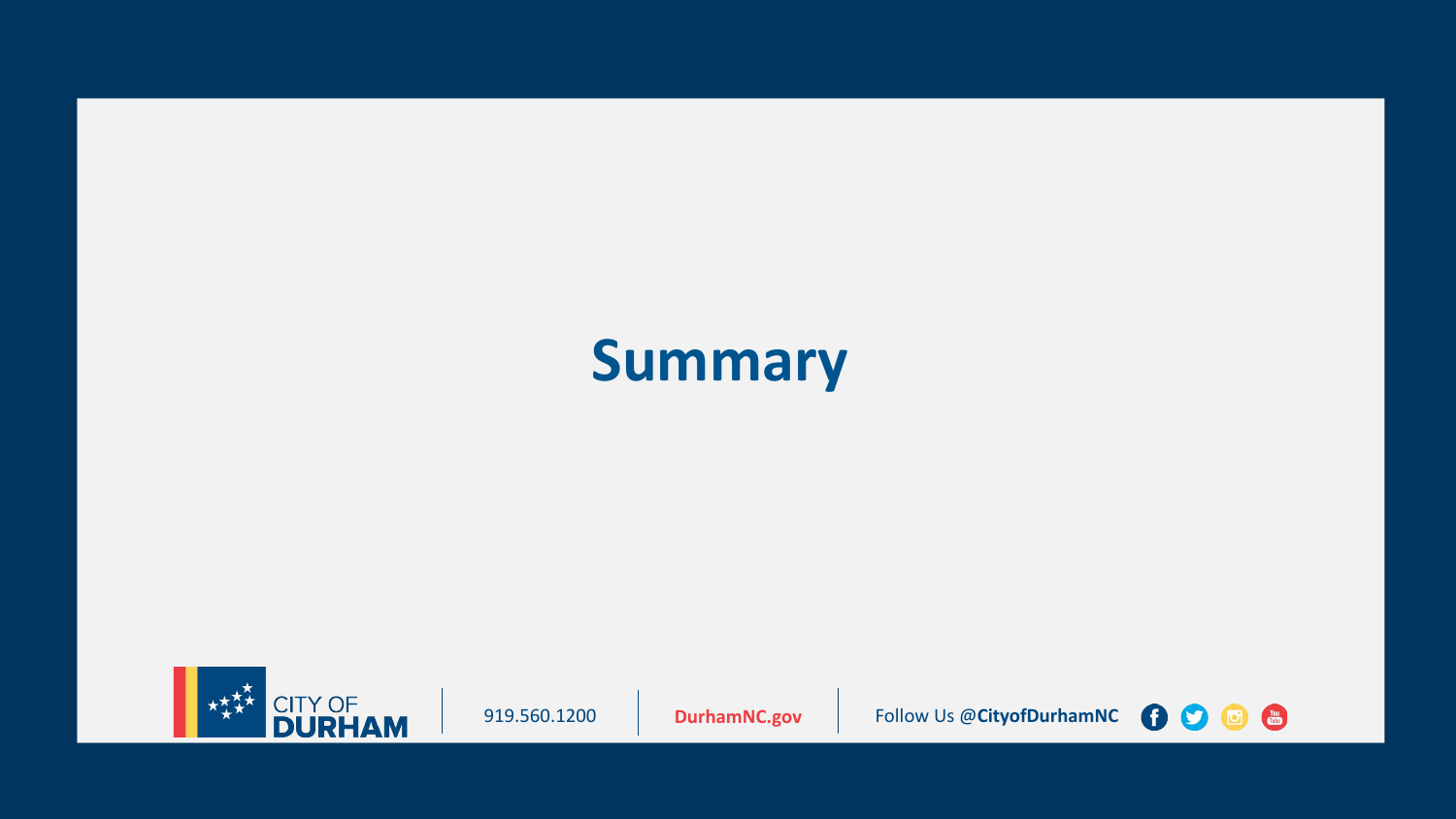## **When are Applications Due?**

All proposals are **DUE** no later than

#### **Wednesday, June 30, 2021 by 5:00 pm**

**Late proposals will not be considered and deemed ineligible.**

Proposals should be submitted via email in PDF format to **[GuaranteedIncome@durhamnc.gov](mailto:GuaranteedIncome@durhamnc.gov)**



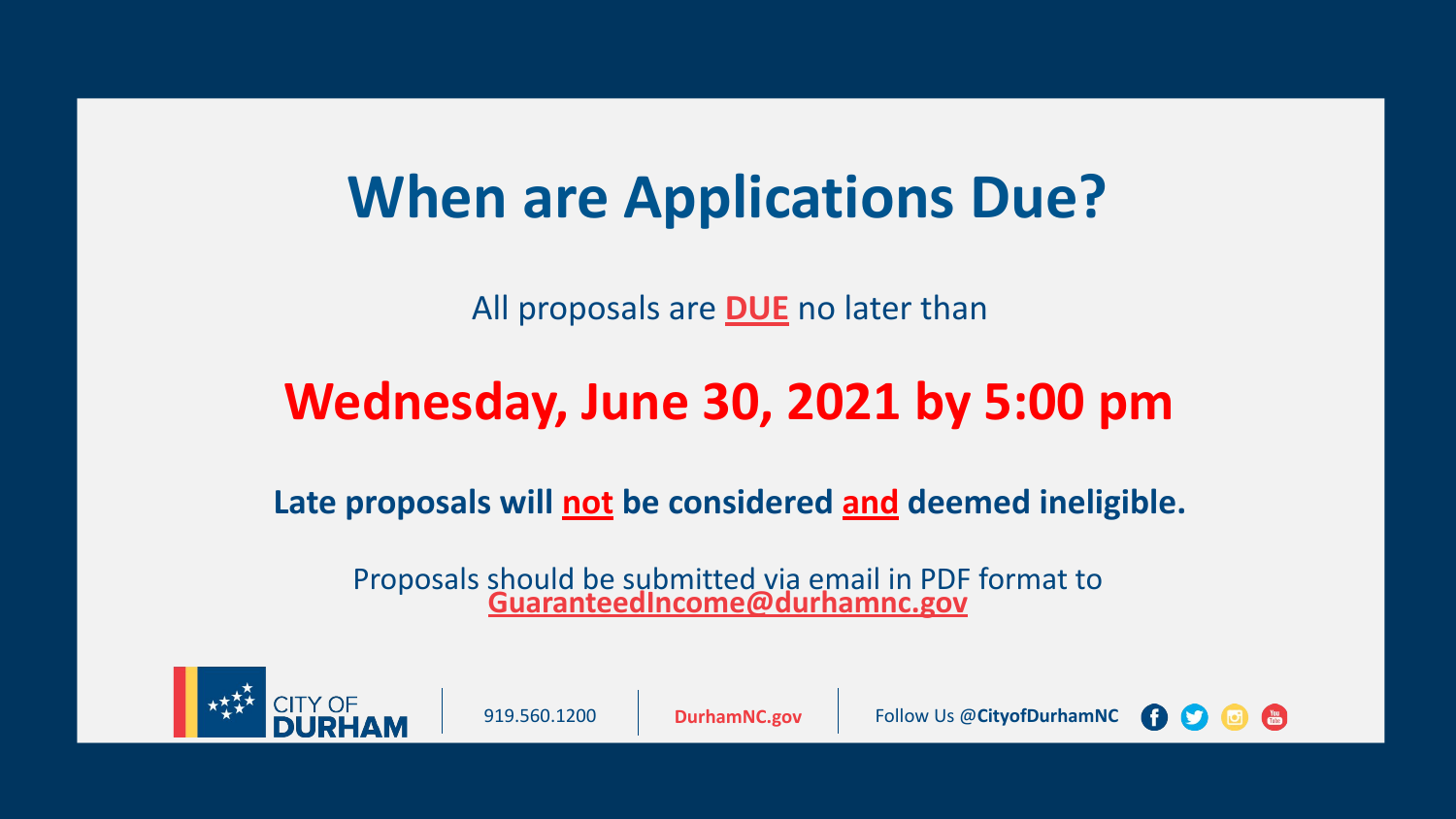

#### Questions must be submitted via this **[link](https://forms.office.com/Pages/DesignPage.aspx?auth_pvr=OrgId&auth_upn=Amber.Wade@durhamnc.gov&origin=OfficeDotCom&lang=en-US#FormId=gu99KTmUiEOoCDVIpOz0fQBw_1_psahFpkHij2s5j9pUMVROVk80WUlKQlFKNzc3TDRPMU9KQ1gwSS4u&Preview=%7B%22PreviousTopView%22%3A%22None%22%7D&TopView=Preview)**.

#### **June 18 - June 21, 2021**

**Answers to submitted questions will be posted as an addendum to the RFP on June 22, 2021.**

A recording of this webinar and a copy of presentation will be sent to those who registered for today's workshop and will be posted on the following CIty websites.

> **<https://durhamnc.gov/4496/Mayors-for-Guaranteed-Income> <https://durhamnc.gov/bids.aspx>**



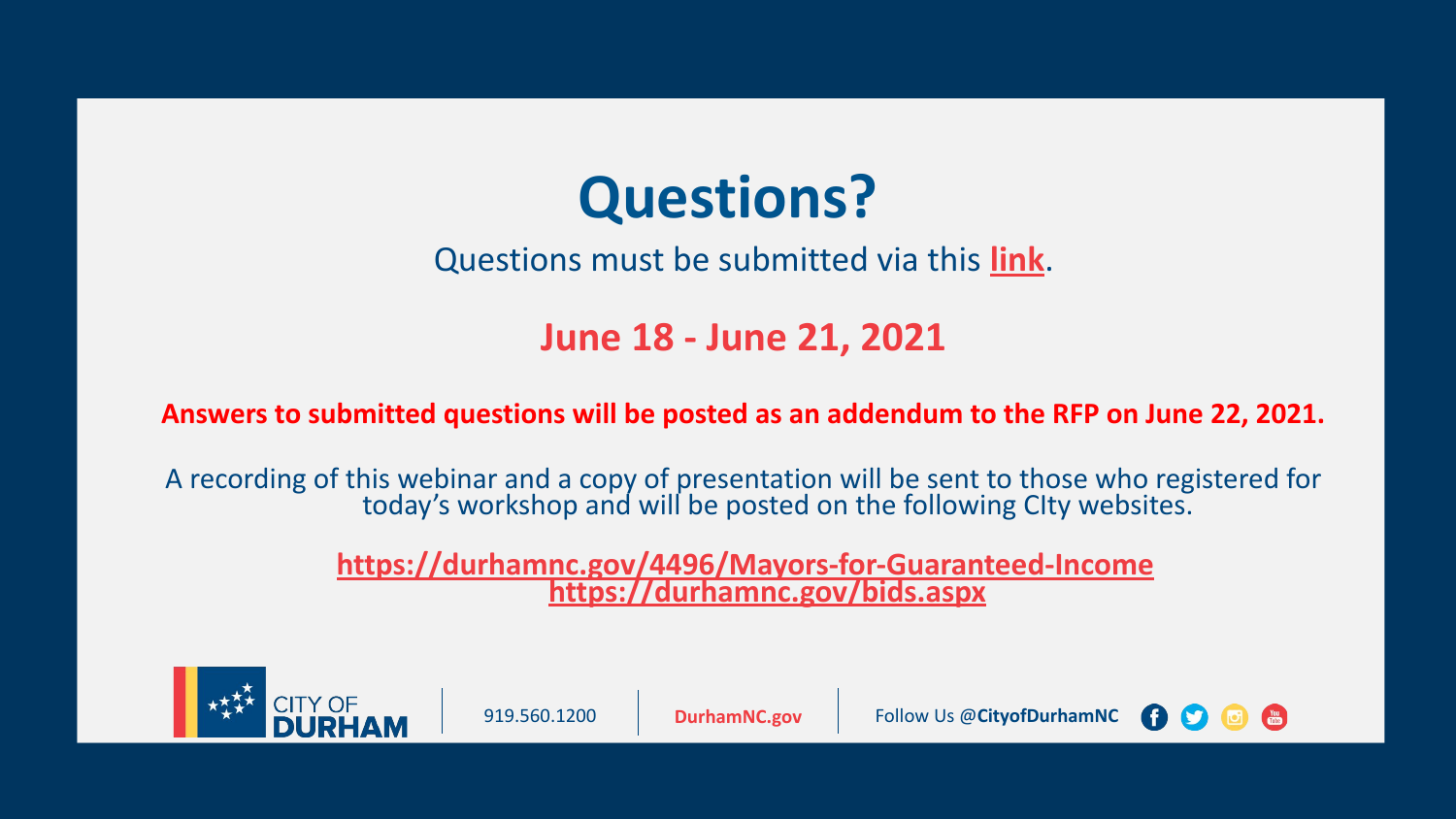#### **Workshop Participants June 17, 2021**

| Syretta  | Hill          | syretta@stepupdurham.org      |
|----------|---------------|-------------------------------|
| Karmisha | Wallace       | karmisha.wallace@durhamnc.gov |
| Jessica  | <b>Booker</b> | msindy86@gmail.com            |
| David    | Crispell      | david@jubilee-home.org        |
| Tim      | Wollin        | tim@stepupdurham.org          |